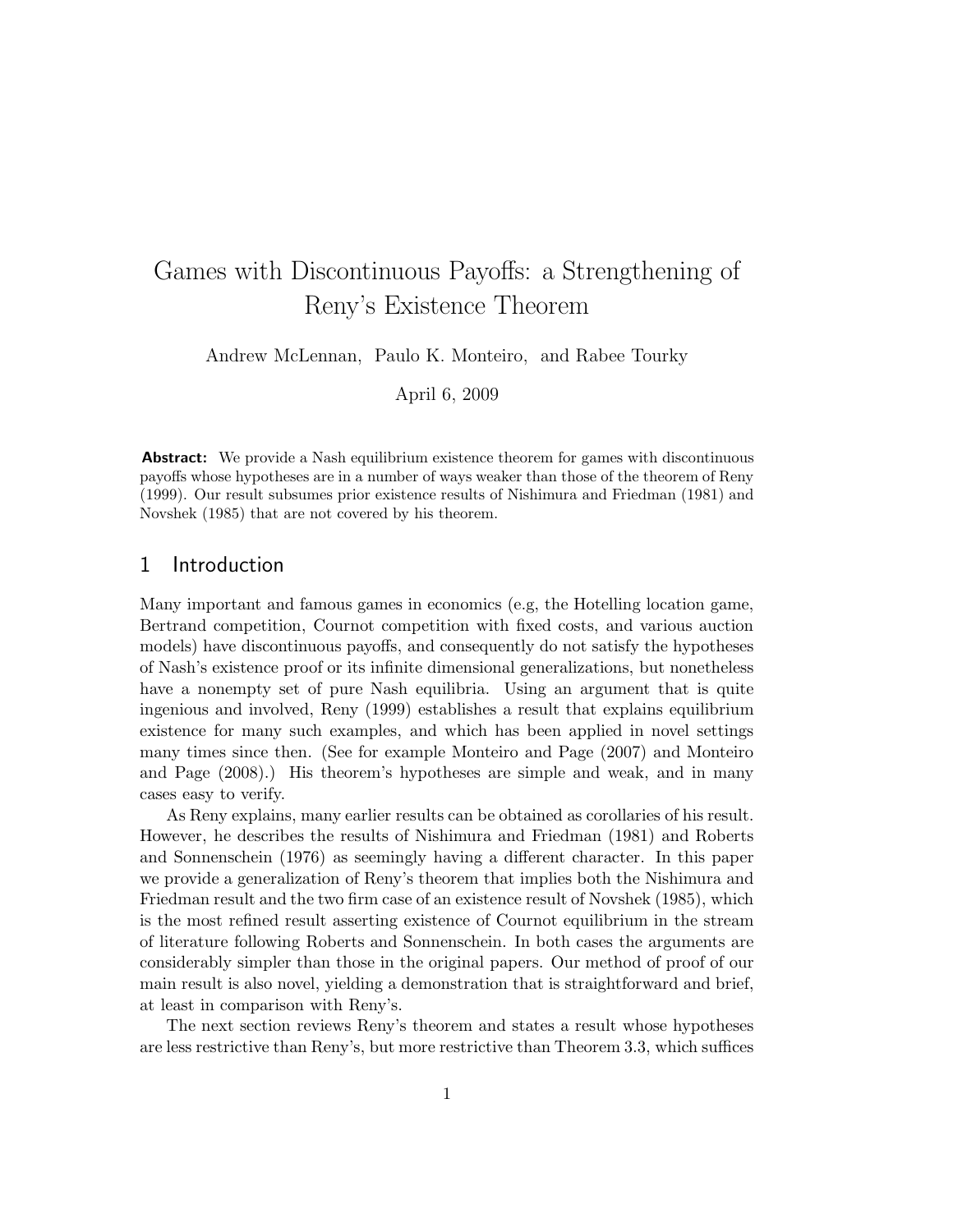to imply the Nihimura-Friedman existence theorem. Section 3 states Theorem 3.3, which is our main result. In Section 4 we show that Theorem 3.3 implies Novshek's result, that there in a pure Nash equilibrium in his variant of the Cournot model, in the case of two firms. Section 5 gives the proof of Theorem 3.3.

#### 2 Preliminaries: Reny and Nishimura-Friedman

Our system of notation is largely taken from Reny (1999). There is a fixed normal form game with  $N$  players, which is a 2N-tuple

$$
G=(X_1,\ldots,X_N,u_1,\ldots,u_N)
$$

where, for each  $i = 1, ..., N$ ,  $X_i$  is a non-empty set called the *i*-th player's **strategy** set and each  $u_i$  is a function from the set of strategy profiles  $X = \prod_{i=1}^N X_i$  to  $\mathbb R$ called the  $i$ -th player's **payoff function**. Let

$$
u=(u_1,\ldots,u_N):X\to\mathbb{R}^N.
$$

We assume throughout that u is bounded. For  $x \in X$  let  $A(x)$  be the set of  $\alpha \in \mathbb{R}^n$ such that  $(x, \alpha)$  is in the closure of the graph of u. Since u is bounded, each  $A(x)$ is compact.

We also assume throughout that each  $X_i$  is a nonempty compact convex subset of a topological vector space, and  $X$  is endowed with the product topology. Unless otherwise indicated, all topological notions refer to the relative topology of X. We adopt the usual notation for "all players other than i." Let  $X_{-i} = \prod_{j \neq i} X_j$ . If  $x \in X$  is given,  $x_{-i}$  denotes the projection of x on  $X_{-i}$ . For each  $x_{-i} \in X_{-i}$  (or  $x \in X$ ) and  $y_i \in X_i$  we write  $(y_i, x_{-i})$  for the strategy profile  $z \in X$  satisfying  $z_i = y_i$  and  $z_j = x_j$  if  $j \neq i$ . A **Nash equilibrium** of G is a point  $x^* \in X$  satisfying  $u_i(x^*) \geq u_i(y_i, x_{-i}^*)$  for all i and all  $y_i \in X_i$ .

We now review Reny's theorem, to provide a context for the conditions we introduce. For each player i let  $B_i: X \times \mathbb{R} \to X_i$  be the set valued mapping

$$
B_i(x, \alpha_i) = \{y_i \in X_i \colon u_i(y_i, x_{-i}) \ge \alpha_i\}.
$$

**Definition 2.1.** A player i can secure a payoff  $\alpha_i \in \mathbb{R}$  at  $x \in X$  if there is a neighborhood  $U$  of  $x$  in  $X$  such that

$$
\bigcap_{z\in U}B_i(z,\alpha_i)\neq\emptyset.
$$

That is, there is some  $y_i \in X_i$  such that  $u_i(y_i, z_{-i}) \geq \alpha_i$  for all  $z \in U$ . The game G is **better reply secure** at  $x \in X$  if, for any  $\alpha \in A(x)$ , there is some player i and  $\varepsilon > 0$  such that player i can secure  $\alpha_i + \varepsilon$  at x. The game G is **better reply secure** if it is better reply secure on every strategy profile that is not a Nash equilibrium.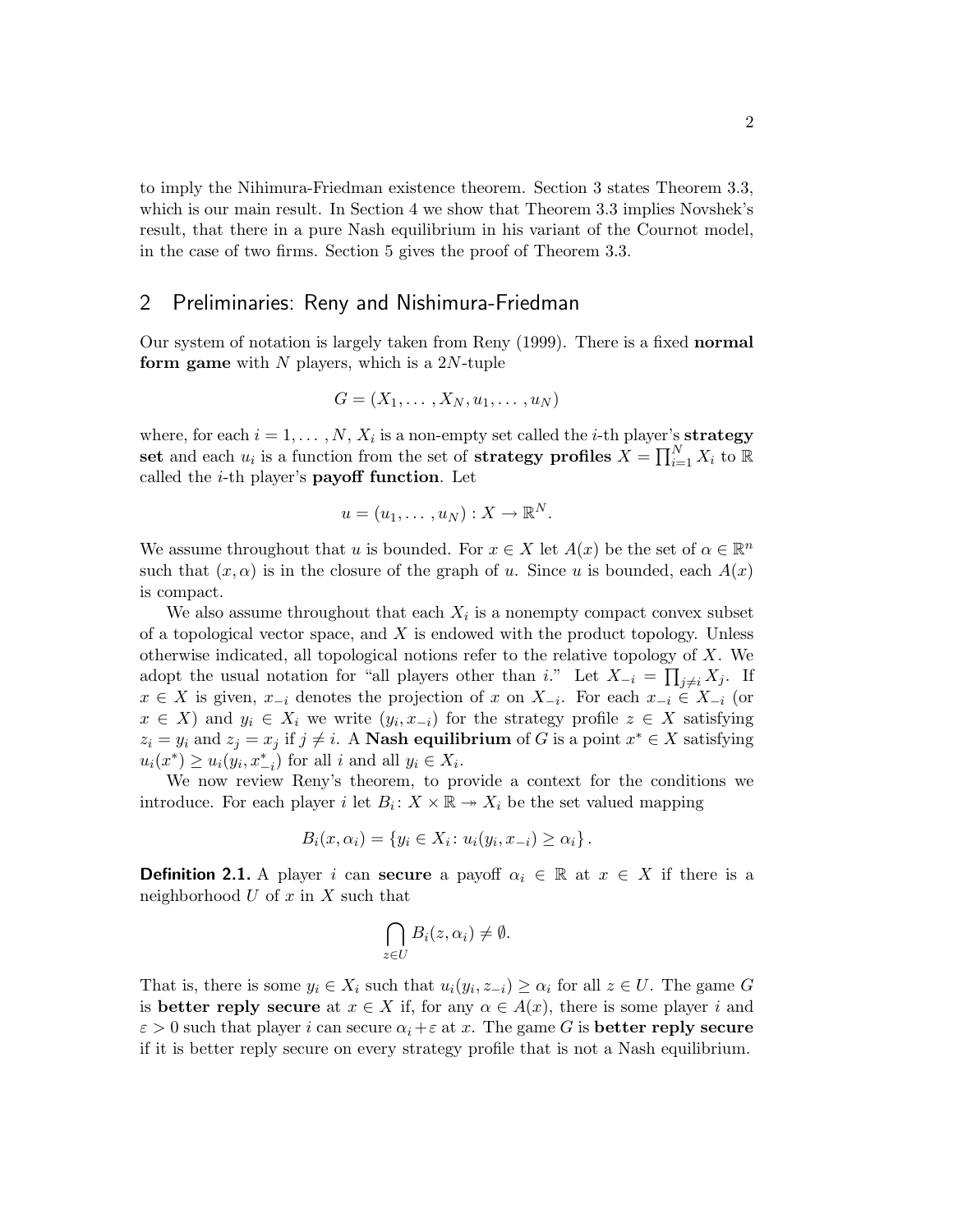**Theorem 2.2 (Reny (1999)).** Suppose that for each i and each  $x_{-i} \in X_{-i}$  the function  $u_i(\cdot,x_{-i}): X_i \to \mathbb{R}$  is quasiconcave. If G is better reply secure, then it has a Nash equilibrium.

To better understand Reny's result in the context of this note we restate his condition.

**Definition 2.3.** The game is A-secure at  $x \in X$  if there is  $\alpha \in \mathbb{R}^N$  and  $\varepsilon > 0$  such that:

- (a) every player i can secure  $\alpha_i + \varepsilon$  at x;
- (b) there is a neighborhood U of x such that for any  $z \in U$  there exists some player *i* with  $u_i(z_i) < \alpha_i$ , i.e.,  $z_i \notin B_i(z, \alpha_i)$ .

**Lemma 2.4.** For  $x \in X$  the game is better reply secure at x if and only if it is A-secure at x.

*Proof.* For each  $x \in X$  let  $\tau_x$  be a neighborhood base of x. For each i define the function  $\underline{u}_i: X \to \mathbb{R}$  as follows:

$$
\underline{u}_i(x) = \sup_{U \in \tau_x} \inf_{z \in U} u_i(x_i, z_{-i}).
$$

This function is automatically lower semicontinuous as a function of the strategies of the other players. For each i and  $x_{-i} \in X_{-i}$  let

$$
\delta_i(x_{-i}) = \sup_{y_i \in X_i} \underline{u}_i(y_i, x_{-i}).
$$

As the pointwise supremum of a collection of lower semicontinuous functions,  $\delta_i$  is lower semicontinuous. Notice that each  $\alpha_i < \delta_i(x_{-i})$  can be strongly secured by player  $i$  at  $x$ .

Fixing an  $x$ , assume that the game is better reply secure at  $x$ . Then for each  $\alpha \in A(x)$  there is some player i such that  $\delta_i(x_{-i}) > \alpha_i$ , which implies that  $\delta_i(x_{-i}) >$  $\alpha'_i + \varepsilon$  hold for some  $\varepsilon > 0$  and all  $\alpha'$  in some neighborhood of  $\alpha$ . Since  $A(x)$  is compact, it is covered by finitely many such neighborhoods so there is  $\varepsilon > 0$  such that whenever  $\alpha \in A(x)$  there exists some player i such that  $\delta_i(x_{-i}) > \alpha_i + \varepsilon$ .

Let  $\alpha_i = \delta_i(x_{-i}) - \varepsilon/2$  for all i. Each  $\alpha_i + \varepsilon/2$  can be strongly secured by player i at x. If (b) is false, then for each  $U \in \tau_x$  there is some  $z_U \in U$  such that  $u_i(z_U) \geq \alpha_i$ for all i. Since  $\tau_x$  is a directed set (ordered by reverse inclusion) the compactness of the closure of the range of  $u$  implies that there is a convergent subnet, so there is  $\alpha' \in A(x)$  such that  $\alpha'_i \geq \alpha_i = \delta_i(x_{-i}) - \varepsilon/2$  for all *i*. This is impossible, so we conclude that the game is  $A$ -secure at  $x$ .

Assume that the game is A-secure at x, with  $\alpha$ ,  $\varepsilon$  and U as in the definition. If we replace  $\alpha$  with  $\alpha + (\varepsilon/2, \ldots, \varepsilon/2)$ , then replace  $\varepsilon$  with  $\varepsilon/2$ , it will still be the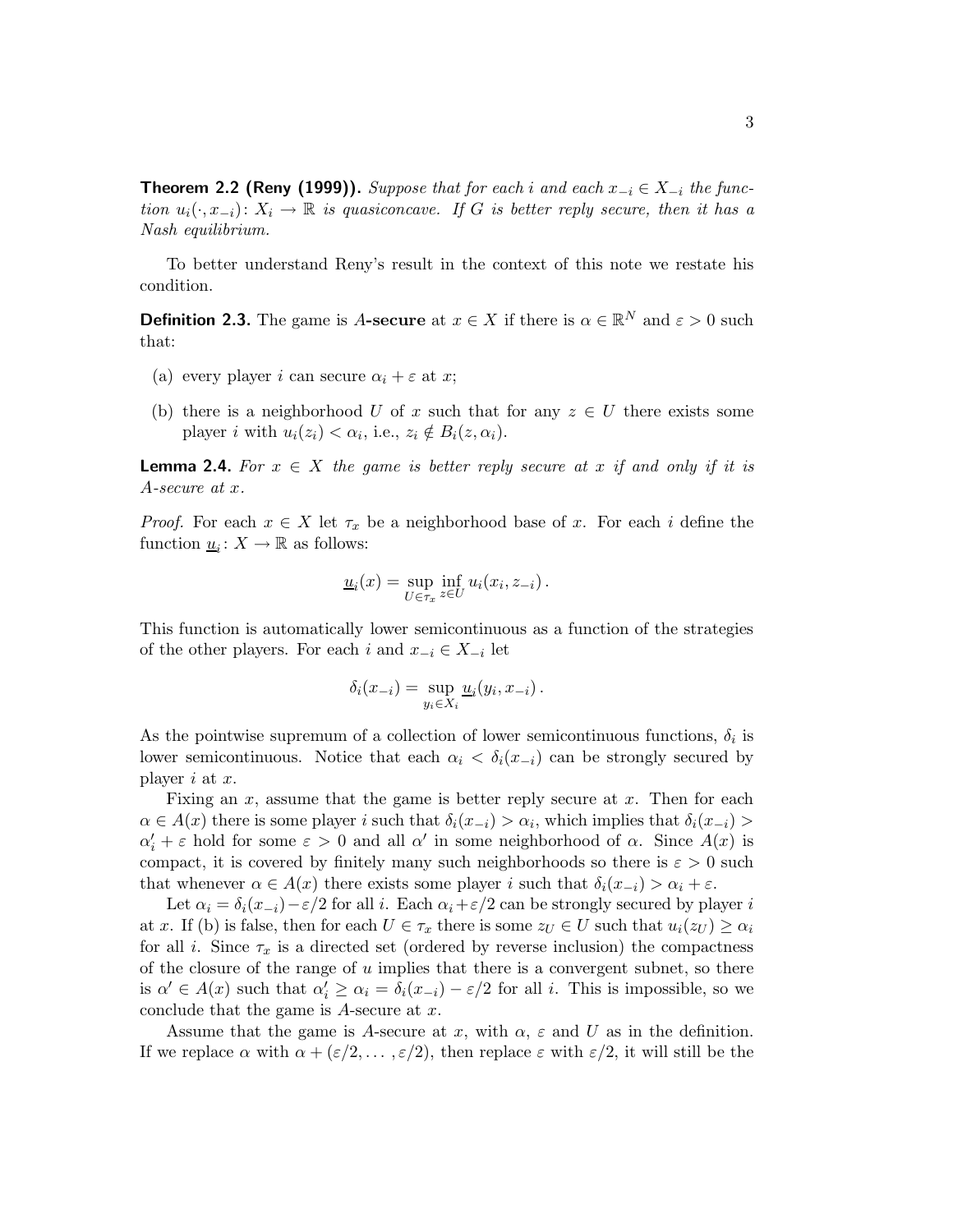case that each player can secure  $\alpha_i + \varepsilon$ , but now for each  $z \in U$  there is some i such that  $u_i(z) < \alpha_i - \varepsilon$ . For each  $\alpha' \in A(x)$  there is some i with  $\alpha'_i \leq \alpha_i - \varepsilon$ , and this i can secure  $\alpha' + \varepsilon$  at x, so the game is better reply secure at x.

For each *i* let  $C_i: X \times \mathbb{R} \to X_i$  be the set valued mapping

 $C_i(x, \alpha_i) = \text{con } B_i(x, \alpha_i).$ 

Part (a) of the following definition is more easily satisfied than its analogue above. On the other hand, in part (b) we replace  $B_i(z, \alpha_i)$  with  $C_i(z, \alpha_i)$ , which makes it harder to satisfy, but  $B_i(z, \alpha_i) = C_i(z, \alpha_i)$  when each  $u_i(\cdot, x_{-i})$  is quasiconcave, so the net effect is to make the hypotheses of Proposition 2.6 below (which is a relatively simple special case of Theorem 3.3) weaker than those of Theorem 2.2.

**Definition 2.5.** The game is B-secure at  $x \in X$  if there is  $\alpha \in \mathbb{R}^N$  such that:

- (a) every player i can secure  $\alpha_i$  at x;
- (b) there is a neighborhood U of x such that for any  $z \in U$  there exists some player i with  $z_i \notin C_i(z, \alpha_i)$ .

**Proposition 2.6.** If the game is B-secure at each  $x \in X$  that is not a Nash equilibrium, then G has a Nash equilibrium.

Nishimura and Friedman (1981) prove the existence of a Nash equilibrium when each  $X_i$  is a nonempty, compact, convex subset of a Euclidean space,  $u$  is continuous (but not necessarily quasiconcave) and for any  $x$  that is not a Nash equilibrium there is an agent i, a coordinate index k, and an open nieghborhood  $U$  of x, such that

$$
(y_{ik}^1 - x_{ik}^1)(y_{ik}^2 - x_{ik}^2) > 0
$$

whenever  $x^1, x^2 \in U$  and  $y_i^1$  and  $y_i^2$  are best responses for *i* to  $x^1$  and  $x^2$  respectively. Using compactness, and the continuity of  $u_i$ , it is not difficult to show that this is equivalent to  $y_{ik} > x_{ik}$  for all best responses  $y_i$  to x. A more general condition that does not depend on the coordinate system is that there is a hyperplane that strictly separates  $x_i$  from the set of i's best responses to x.

We now show that  $G$  satisfies the conditions of Proposition 2.6 when it satisfies the hypotheses of Nishimura and Friedman's result. Consider an  $x \in X$  that is not a Nash equilibrium. For each  $j = 1, \ldots, N$  let  $\beta_j$  be the utility for j when other agents play their components of  $x_{-j}$  and j plays a best response to x. Since u is continuous, for any  $\varepsilon > 0$  player j can secure  $\beta_j - \varepsilon$  at x by playing such a best response. For any neighborhood V of  $B_i(x, \beta_i)$  it is the case that  $B_i(x, \beta_i - \varepsilon) \subset V$  when  $\varepsilon$  is sufficiently small, and in turn it follows that there is a neighborhood  $U$  of  $x$  such that  $B_i(z, \beta_i - \varepsilon) \subset V$  for all  $z \in U$ . It follows that if there is a hyperplane strictly separating  $x_i$  from  $B_i(x, \beta_i)$ , then for sufficiently small  $\varepsilon > 0$  and a sufficiently small neighborhood U of x there is a hyperplane strictly separating  $z_i$  and  $B_i(z, \beta_i - \varepsilon)$ for all  $z \in U$ , in which case  $z_i \notin C_i(z, \beta_i)$ . Setting  $\alpha = (\beta_1 - \varepsilon, \dots, \beta_N - \varepsilon)$  gives the required property.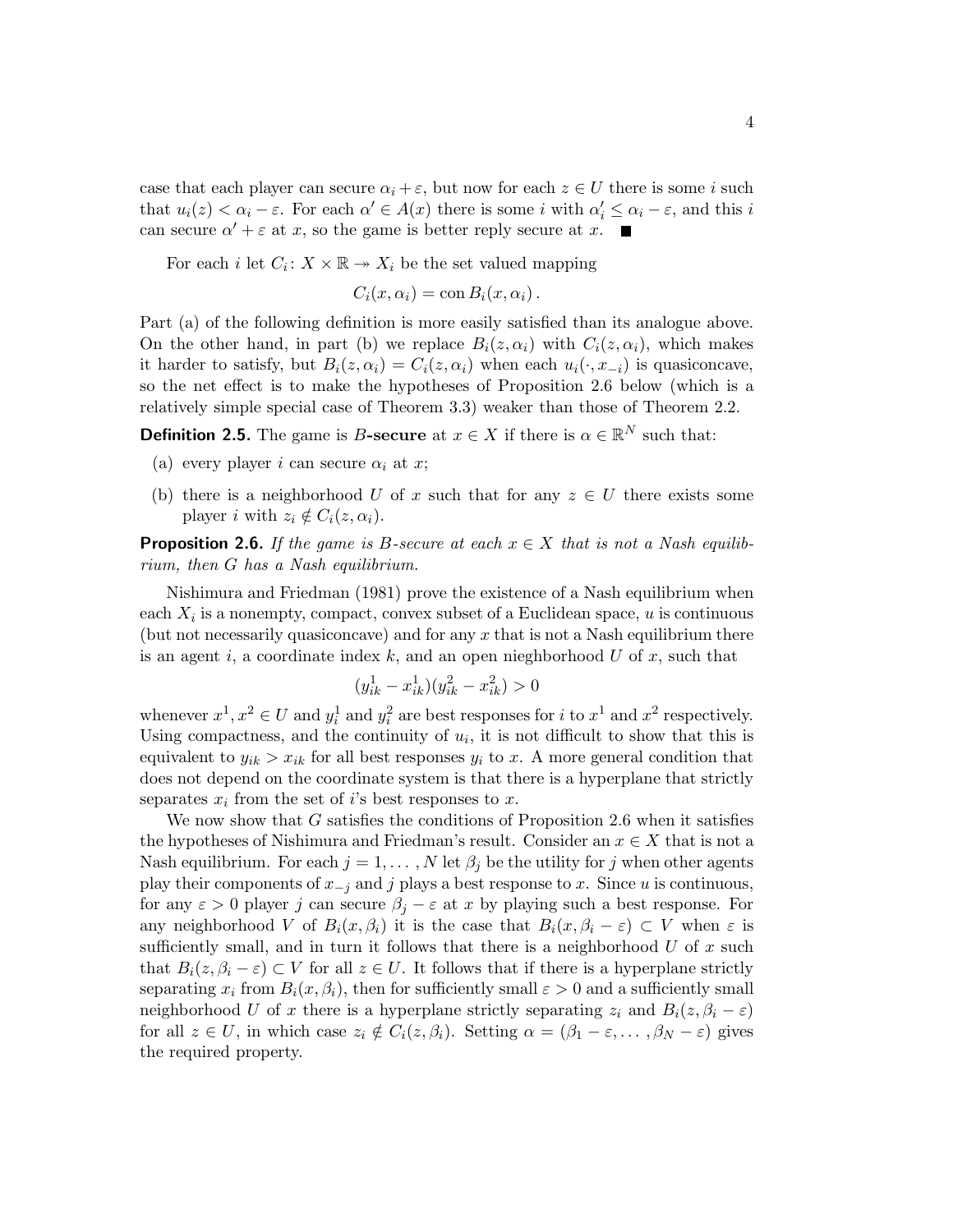#### 3 The Main Result

Roughly, the idea of Reny's theorem is to exploit properties of the "better reply correspondence." The refinement that allows us to subsume Novshek's theorem is a matter of pointing out that it is enough if some subcorrespondence enjoys the relevant properties.

For each i let  $\mathcal{X}_i: X \to X_i$  be a given set valued mapping and let  $\mathcal{X} =$  $(\mathcal{X}_1,\ldots,\mathcal{X}_N)$ . We call X a restriction operator. We say that X is universal if  $\mathcal{X}_i(x) = X_i$  for all  $x \in X$ . Fix a restriction operator X. For each i define the set valued mappings  $B_i^{\mathcal{X}}: X \times \mathbb{R} \to X_i$  and  $C_i^{\mathcal{X}}: X \times \mathbb{R} \to X_i$  by setting

 $B_i^{\mathcal{X}}(x,\alpha_i) = \{y_i \in \mathcal{X}_i(x) \colon u_i(y_i,x_{-i}) \ge \alpha_i\}$  and  $C_i^{\mathcal{X}}(x,\alpha_i) = \text{con } B_i^{\mathcal{X}}(x,\alpha_i)$ .

In addition to taking advantage of the restriction operator, the next definition incorporates one more refinement of A-security: we allow a different strategy to be used in response to each element of a finite closed cover of a neighborhood of the given strategy.

**Definition 3.1.** Player i can X-secure a payoff  $\alpha_i \in \mathbb{R}$  at  $x \in X$  if there is a finite closed cover  $F^1, \ldots, F^J$  of a neighborhood of x such that for each j we have  $\bigcap_{z \in F^j} B_i^{\mathcal{X}}(z, \alpha_i) \neq \emptyset.$ 

**Definition 3.2.** The game G is X-secure at  $x \in X$  if there is  $\alpha \in \mathbb{R}^N$  and a neighborhood  $U$  of  $x$  such that

- (1) Each player i can X-secure  $\alpha_i$  at x.
- (2) For any  $z \in U$  there is some player i for whom  $z_i \notin C_i^{\mathcal{X}}(z, \alpha_i)$ .

As in Reny (1999) X need not be a Hausdorff space. Thus, for  $x \in X$  the set  $\{x\}$  need not be closed, and we write  $[x]$  for the closure of  $\{x\}$ . The game G is restrictionally secure if there is a restriction operator  $\mathcal X$  such that the game is X-secure at any  $x \in X$  such that [x] does not contain a Nash equilibrium. Our main theorem is:

**Theorem 3.3.** The game  $G$  is restrictionally secure if and only if it has a Nash equilibrium.

#### 4 Novshek's Cournot Model

We now explain the variant of the Cournot duopoly model considered in Novshek (1985), for the case of two firms, and show that Theorem 3.3 implies that it has an equilibrium. Consider the market for a single homogeneous good with inverse demand function  $P: \mathbb{R} \to \mathbb{R}_+$  and two firms with cost functions  $C_1, C_2: \mathbb{R} \to \mathbb{R}_+$ .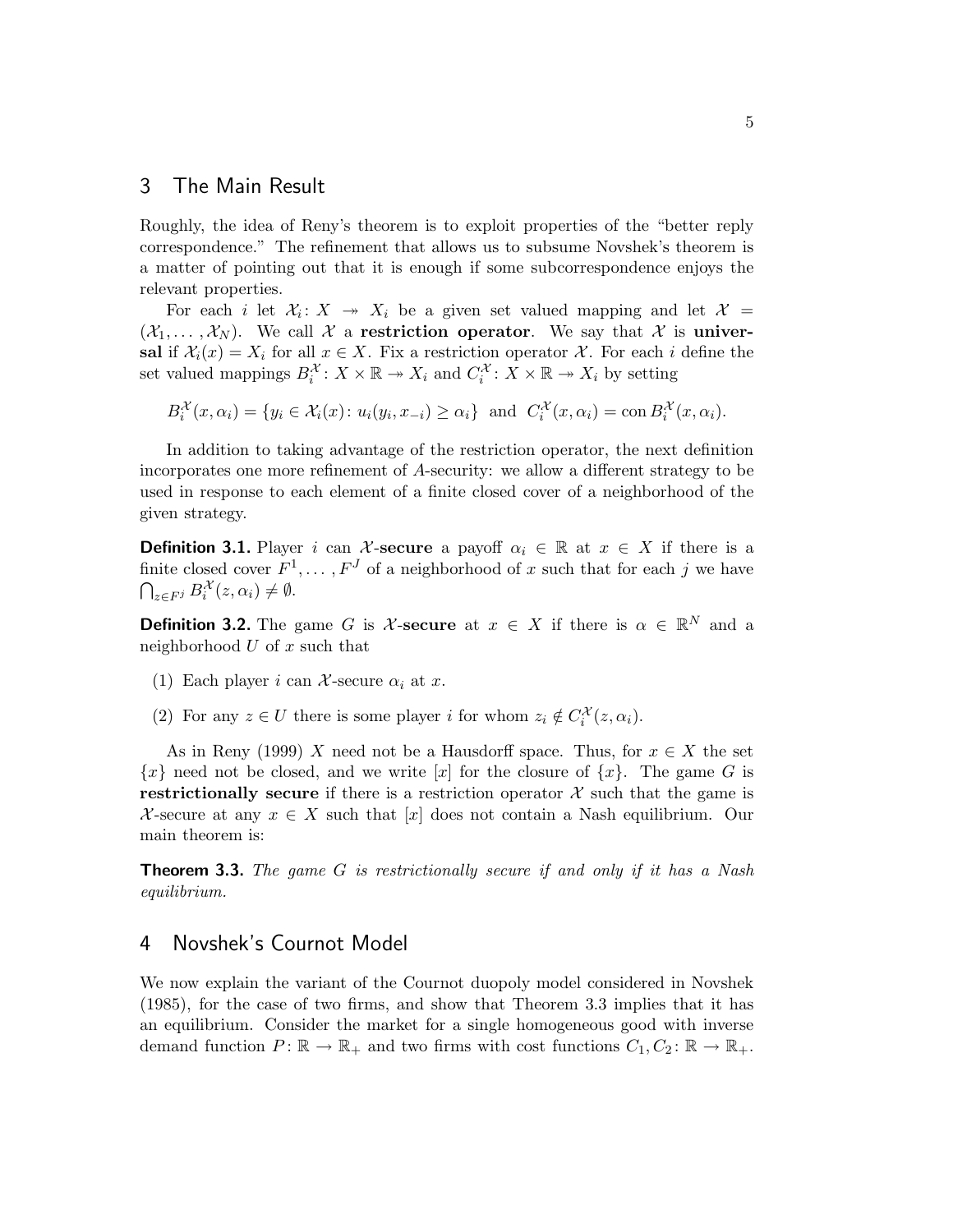We assume that P is continuous and that  $C_1, C_2$  are lower semicontinuous. The payoff function of firm  $i$  is its profit:

$$
u_i(y) = P(y_1 + y_2)y_i - C_i(y_i).
$$

This function is upper semicontinuous, and for a given  $y_i$  it is continuous as a function of  $y_{-i}$ . A Nash equilibrium of this game is called a *Cournot Equilibrium*.

For each *i* the **reaction mapping**  $r_i: \mathbb{R} \to \mathbb{R}$  is the set valued mapping.

$$
r_i(y_{-i}) = \operatorname*{argmax}_{z_i \in \mathbb{R}} u_i(z_i, y_{-i}),
$$

The assumptions on  $C_1$ ,  $C_2$ , and P imply that  $r_i$  has a closed graph.

We assume that there is a number  $Q^*$  such that setting  $y_i = 0$  gives a larger payoff than playing any quantity greater than or equal to Q<sup>∗</sup> . It follows that for each *i* andn  $y_{-i}$ ,  $r_i(y_{-i})$  is nonempty and compact. Let

$$
r_i^+(y) = \max r_i(y) \quad \text{and} \quad r_i^- = \min r_i(y).
$$

The key assumption is that if  $y_{-i} < y'_{-i}$ , then  $r_i^-(y_{-i}) \geq r_i^+$  $i^+(y'_{-i})$ . Novshek (1985) discusses assumptions on the cost and inverse demand functions that imply this.

Since our goal is to show that a Cournot equilibrium exists, there is no loss of generality in assuming there are no Cournot equilibria in which one of the firms produces nothing. What this means concretely is that 0 is not a best response for either firm to the other firm's maximal monopoly output:  $r_2^-(r_1^+(0)) > 0$  and  $r_1^-(r_2^+(0)) > 0.$ 

We will say that  $(y_1, y_2)$  is a **quasiequilibrium** if  $r_1^-(y_2) \le y_1 \le r_1^+(y_2)$  and  $r_2^-(y_1) \leq y_2 \leq r_2^+(y_1)$ . For each i the correspondence mapping  $y_{-i}$  to the convex hull of  $r_i(y_{-i})$  is upper semicontinuous with compact range, and the set of quasiequilibria is compact because it is the intersection of the graphs of these two correspondences. Kakutani's fixed point theorem implies that this set is nonempty. If  $(y'_1, y'_2)$  is a second quasiequilibrium with  $y'_1 > y_1$ , then  $y'_2 \le y_2$  (if  $y'_2 = y_2$ , then  $r_2^+(y_1) =$  $y_2 = y_2' = r_2^-(y_1')$  and this holds also with the two agents reversed, so there is a quasiequilibrium  $y^*$  such that  $y_1 \leq y_1^*$  and  $y_2 \geq y_2^*$  for all quasiequilibria  $(y_1, y_2)$ .

Let

$$
\Omega = \{ y \in [0, Q^*]^2 : y_1 \le y_1^* \text{ or } y_2 \ge y_2^* \}.
$$

Let  $\Omega^c = [0, Q^*]^2 \setminus \Omega$  be the complement of  $\Omega$ , and let  $\Omega^{\circ}$  and  $\partial \Omega$  be the interior and the boundary of  $\Omega$ , respectively, in the relative topology of  $[0, Q^*]^2$ . We define the restriction operator  $\mathcal{X} = (\mathcal{X}_1, \mathcal{X}_2)$  by setting

$$
\mathcal{X}_1(y) = \begin{cases} [r_1^+(y_2^*), Q^*] & \text{if } y \in \Omega^c, \\ (y_1, Q^*) & \text{if } y \in \Omega \text{ and } y_1 \neq Q^*, \\ \{Q^*\} & \text{if } y \in \Omega \text{ and } y_1 = Q^* \end{cases}
$$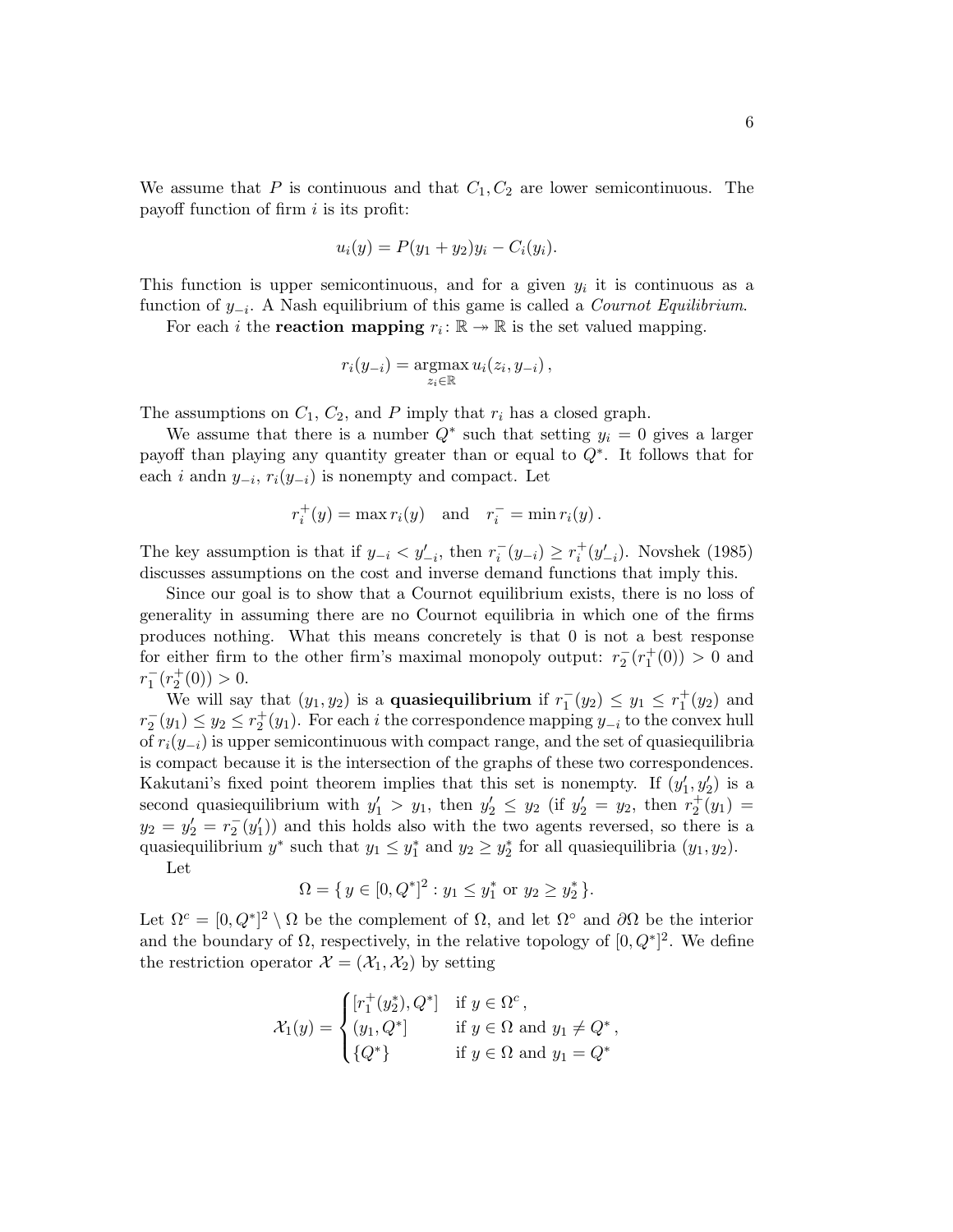and

$$
\mathcal{X}_2(y) = \begin{cases} [0, r_2^-(y_1^*)] & \text{if } y \in \Omega^c, \\ [0, y_2) & \text{if } y \in \Omega \text{ and } y_2 \neq 0, \\ \{0\} & \text{if } y \in \Omega \text{ and } y_2 = 0. \end{cases}
$$

We now need to show that the game is X-secure. Fix  $y \in [0, Q^*]^2$ , which we assume is not a Nash equilibrium. First suppose that  $y \in \Omega^{\circ}$ . Since  $\Omega^{\circ}$  is open we can choose an open neighborhood  $U \subset \Omega^{\circ}$  of y. If  $\alpha_1$  and  $\alpha_2$  are lower bounds for  $u_1$  and  $u_2$  on  $[0, Q^*]^2$ , then each i can secure  $\alpha_i$  at y. In addition,  $(Q^*, 0) \notin \Omega$ , so either  $y_1 < Q^*$ , in which case  $z_1 \notin \mathcal{X}_1(z) = (z_1, Q^*]$  for all  $z \in U$  (provided U is sufficiently small) or  $y_2 > 0$ , in which case  $z_2 \notin \mathcal{X}_2(z) = [0, z_2)$  for all  $z \in U$ . Thus the game is  $\mathcal{X}$ -secure at y.

Next suppose that  $y \in \Omega^c$ . Since y is not a quasiequilibrium it must be the case that  $y_1 < r_1^-(y_2)$ ,  $y_1 > r_1^+(y_2)$ ,  $y_2 < r_2^-(y_1)$ , or  $y_2 > r_2^+(y_1)$ . In each of the four cases it is easy to choose an  $\alpha$  such that each i can secure  $\alpha_i$  at y and for one i we have  $z_i \notin C_i(z, \alpha_i)$  for all z in some neighborhood of y, so that the game is X-secure at y.

The remaining case is that  $y \in \partial \Omega$ . We may assume that  $y^*$  is not a Nash equilibrium, so either  $u_1(y^*) < u_1(r_1^+(y_2^*), y_2^*)$ , in which case  $r_1^+(y_2^*) > y_1^*$ , or  $u_2(y^*) <$  $u(y_1^*, r_2^-(y_1^*)),$  in which case  $r_2^-(y_1^*) < y_2^*$ . Suppose that  $u_1(y^*) < u_1(r_1^+(y_2^*), y_2^*).$ (The argument in the other case is similar.)

First suppose that  $y_1 < r_1^+(y_2^*)$ . Then we can choose  $\alpha_1$  slightly below the payoff agent 1 receives if she plays a best response to  $y_2$ , but greater than  $u_1(y)$ , and agent 1 can X-secure  $\alpha_1$  because  $r_1^+(y_2) \in B_1^{\mathcal{X}}(z,\alpha_1)$  for all z in some neighborhood U of y. If U is small enough, then  $z_1 \notin C_1^{\mathcal{X}}(z, \alpha_1)$  for all  $z \in U$ . If  $\alpha_2$  is any utility that player 2 can  $\mathcal X$ -secure at y, then the game in  $(\mathcal X, \alpha, U)$ -secure at y.

Now suppose that  $y_1 \ge r_1^+(y_2^*)$ . Then  $y_2 = y_2^*$  because  $y_1 > y_1^*$ . We must have  $r_2^-(y_1) > y_2^*$  because if  $y_1^* < y_1' \leq r_1^+(y_2^*)$  and  $r_2^-(y_1') = y_1^*$ , then  $(y_1', y_2^*)$  would be a quasiequilibrium, contrary to the definition of  $y^*$ . We can choose  $\alpha_2$  slightly below the payoff agent 2 receives if she plays a best response to  $y_1$ , but greater than  $u_2(y)$ , and agent 2 can X-secure  $\alpha_2$  because  $r_2^+(y_1) \in B_2^{\mathcal{X}}(z,\alpha_2)$  for all z in some neighborhood U of y. If U is small enough, then  $z_2 \notin C_2^{\mathcal{X}}(z, \alpha_2)$  for all  $z \in U$ . If  $\alpha_1$  is any utility that player 1 can X-secure at y, then the game in  $(\mathcal{X}, \alpha, U)$ -secure at y. This completes the proof that the game is  $\mathcal{X}$ -secure at any y that is not an equilibrium.

#### 5 The Proof of Theorem 3.3

It is not hard to show that the game is directionally secure when it has a Nash equilibrium, so we do this first. Recall that a topological space is regular if each point has a neighborhood base of closed sets. Topological vector spaces are regular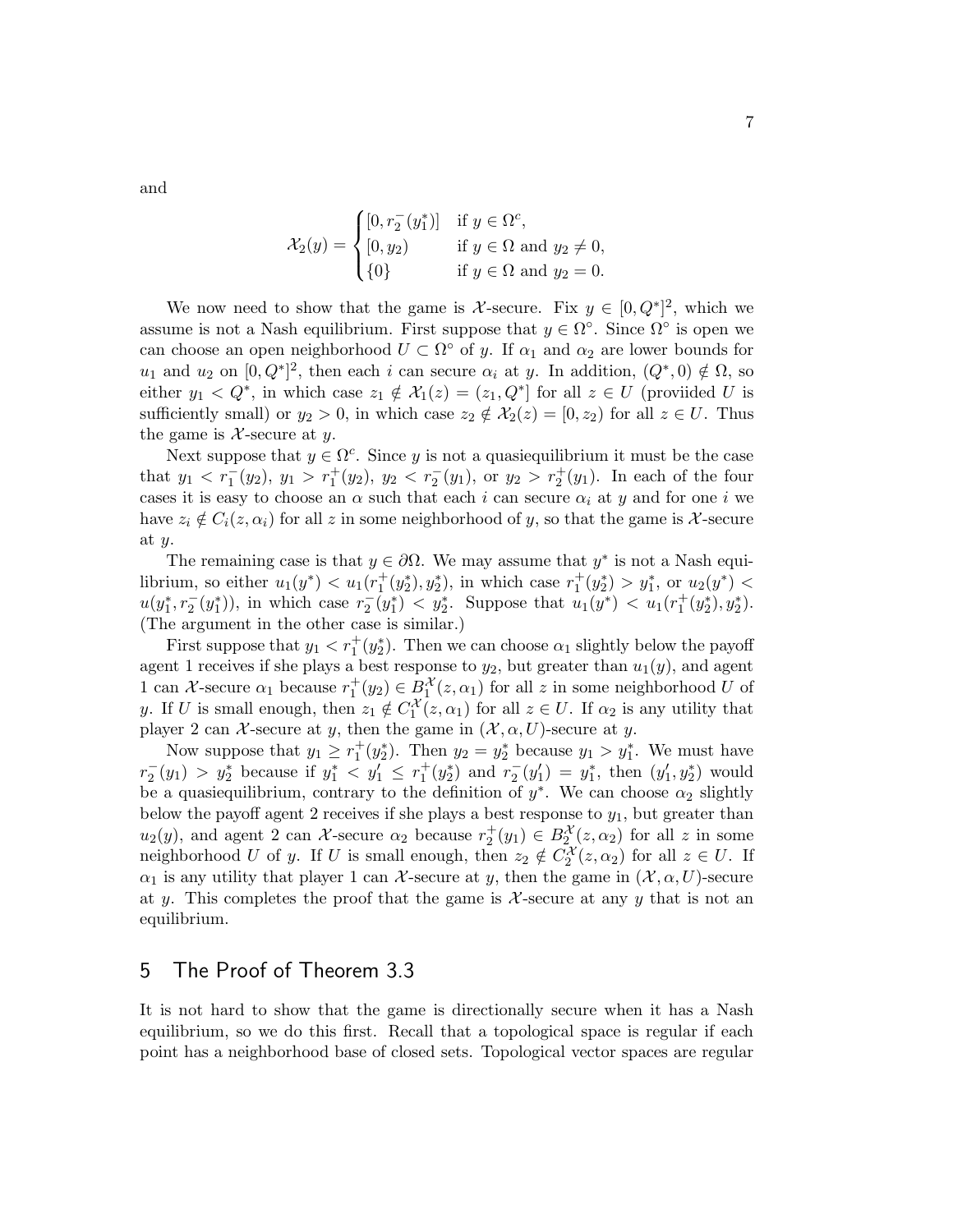topological spaces, even if they are not Hausdorff (e.g., Schaefer (1971, Lemma 1.3, p. 16)) and it is easy to see that any subspace of a regular space is regular. Suppose  $x^* \in X$  is a Nash equilibrium. For each i we define  $\mathcal{X}_i : X \to X_i$  by setting  $\mathcal{X}_i(x) =$  ${x^*_{i}}$ . Consider an  $x \in X$  such that  $[x]$  does not contain a Nash equilibrium. Then  $[x]$ does not contain  $x^*$  and regularity implies that  $X\setminus [x]$  contains a closed neighborhood of  $x^*$ , so  $x \notin [x^*]$ . Applying regularity again, there is a closed neighborhood U of x that is disjoint from  $[x^*]$ . For each i let  $\alpha_i = \inf_{x' \in U} u_i(x_i^*, x'_{-i}),$  and let  $\alpha = (\alpha_1, \dots, \alpha_N)$ . Evidently each player i can X-secure  $\alpha_i$  at x. For each i and  $z \in U$  we have  $B_i^{\mathcal{X}}(z, \alpha_i) = C_i^{\mathcal{X}}(z, \alpha_i) = \{x_i^*\}$ , so  $z_i \notin C_i^{\mathcal{X}}(z, \alpha_i)$ . We have shown that the game is  $X$ -secure at x.

What this argument points to is that, in practice, the value of the result is not that it gives conditions that are necessary and sufficient. Rather, it is useful to the extent that one can find restriction operators that are easily seen to satisfy the hypotheses even though the existence of equilibrium would not otherwise be obvious.

Now suppose that  $G$  is restrictionally secure, so that there is a restriction operator X such that G is X-secure at each x such that  $[x]$  does not contain a Nash equilibrium. The remainder of this section presents the proof that  $G$  has a Nash equilibrium. The following system of terminology will be useful.

**Definition 5.1.** If  $x \in X, U \subset X$ , and  $\alpha \in \mathbb{R}^N$ , then the game G is  $(\mathcal{X}, \alpha, U)$ -secure at  $x$  if

- (1) Each player i can X-secure  $\alpha_i$  at x.
- (2) For any  $z \in U$  there is some player i for whom  $z_i \notin C_i^{\mathcal{X}}(z, \alpha_i)$ .

We say that the game is  $(\mathcal{X}, \alpha)$ -secure at x if the game is  $(\mathcal{X}, \alpha, U)$ -secure at x for some neighborhood  $U$  of  $x$ .

In preparation for the main body of the argument we develop several lemmas.

**Lemma 5.2.** Suppose that  $\alpha_1, \dots, \alpha_\ell \in \mathbb{R}^N$  and  $U_1, \dots, U_\ell$  are neighborhoods of x, and let  $\alpha = \sup_{h=1}^{\ell} \alpha^h$  and  $U = \bigcap_{h=1}^{\ell} U_{\lambda}^h$ . If, for each  $h = 1, \ldots, \ell$ , the game is  $(X, \alpha_h, U_h)$ -secure at x for some  $\alpha^h \in \mathbb{R}^N$  and some neighborhood  $U^h$  of x, then it is  $(X, \alpha, U)$ -secure at x.

*Proof.* For each h and  $z \in U$  there are closed sets  $F_h^1, \ldots, F_h^{J_h}$  whose union contains  $U_h$  such that for each i, j we have  $\bigcap_{z \in F_h^j} B_i^{\mathcal{X}}(z, \alpha_i^h) \neq \emptyset$ . This condition continues to hold with  $U_h$  replaced by U if each  $F_h^1$  $h_h^1, \ldots, F_h^{J_h}$  is replaced with the collection  $F^1, \ldots, F^J$  of all nonempty intersections of the form  $F_1^{j_1} \cap \ldots \cap F_\ell^{j_\ell}$ . In addition, for each h and  $z \in U$  there is some i such that  $z_i \notin C_i^{\mathcal{X}}(z, \alpha_i^h)$ .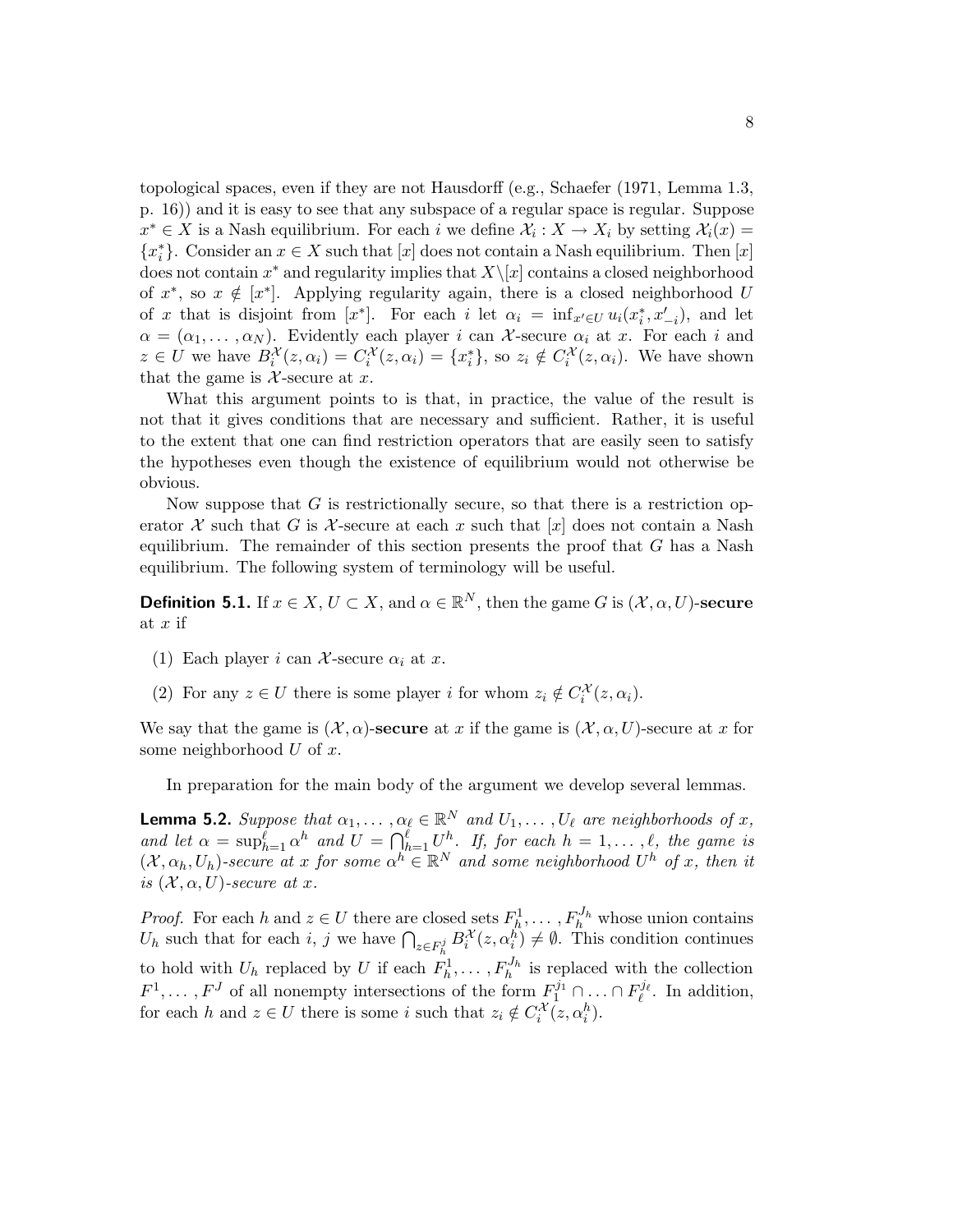We claim that for each j the game is  $(\mathcal{X}, \alpha, F_j)$ -secure at x. For any i there is some h such that  $\alpha_i = \alpha_i^h$ , so for any j we have

$$
\bigcap_{z \in F^j} B_i^{\mathcal{X}}(z, \alpha_i) = \bigcap_{z \in F^j} B_i^{\mathcal{X}}(z, \alpha_i^h) \neq \emptyset.
$$

Consider  $z \in U$ . For any h there is some i such that  $z_i \notin C_i^{\mathcal{X}}(z, \alpha_i^h)$ , and  $B_i^{\mathcal{X}}(z, \alpha_i^h) \supseteq$  $B_i^{\mathcal{X}}(z,\alpha_i)$ , so  $C_i^{\mathcal{X}}(z,\alpha_i^h) \supseteq C_i^{\mathcal{X}}(z,\alpha_i)$ . Consequently  $z_i \notin C_i^{\mathcal{X}}(z,\alpha_i)$ .

By definition a topological space is paracompact if every open cover has an open locally finite refinement. It can be shown that every open cover of a paracompact regular topological space has a closed locally finite refinement. (e.g., Kelley (1955, Theorem 28, p. 156).) In particular, this holds for paracompact subsets of topological vector spaces. We will say that a function  $f: X \to \mathbb{R}$  is locally finite valued if each  $x \in X$  has a neighborhood V such that  $f(V)$  has finite cardinality.

**Lemma 5.3.** Suppose that X is paracompact. If, for each  $x \in X$ , there is some  $\alpha_x \in$  $\mathbb{R}^N$  such that the game is  $(\mathcal{X}, \alpha_x)$ -secure at x, then there is a function  $\psi: X \to \mathbb{R}^N$ , each of whose component functions  $\psi_i: X \to \mathbb{R}$  is locally finite valued and upper semicontinuous, such that for each x the game is  $(\mathcal{X}, \psi(x))$ -secure at each  $x \in X$ .

*Proof.* For each  $x \in X$  there is an open neighborhood  $U_x \subset X$  such that the game is  $(\mathcal{X}, \alpha_x)$ -secure at x. The open cover  $\{U_x : x \in X\}$  has a closed locally finite refinements  $\{F_\beta\}$ . That is,  $\{F_\beta\}$  is a collection of closed sets whose union is X, each  $F_\beta$  is contained in some  $U_x$ , and for each point in X has a neighborhood  $V_x$ for which the set  $\{\beta: F_\beta \cap V_x \neq \emptyset\}$  is finite. For each  $\beta$  let  $\alpha_\beta = \alpha_x$  and  $U_\beta = U_x$ for some x such that  $F_\beta \subseteq U_x$ . For each  $x \in X$  let

$$
\psi(x) = \sup_{x \in F_{\beta}} \alpha_{\beta}.
$$

Each component  $\psi_i: X \to \mathbb{R}$  of  $\psi$  is upper semicontinuous and locally finite valued because  ${F_\beta}$  is a closed locally finite cover of X. Notice that if  $x \in F_\beta$ , then  $x \in U_\beta$ and the game is X-secure at x for  $\alpha_{\beta} \in \mathbb{R}^{N}$  over the neighborhood  $U_{\beta}$  of x. By Lemma 5.2 there is a neighborhood U of x such that the game is  $(\mathcal{X}, \psi(x), U)$ -secure at  $x$ .

Unlike Kakutani's fixed point theorem and its various infinite dimensional extensions, the following fixed point theorem holds true in topological vector spaces that are neither Hausdorff nor locally convex.

**Lemma 5.4.** Let  $X$  be a nonempty compact convex subset of a topological vector space and let  $P: X \rightarrow X$  be a set valued mapping. If there is a finite closed cover  $G_1, \ldots, G_m$  of X such that  $\bigcap_{z \in G_j} P(z) \neq \emptyset$  for all  $j = 1, \ldots, m$ , then there exists  $x^* \in X$  such that  $x^* \in \text{con } P(x^*)$ .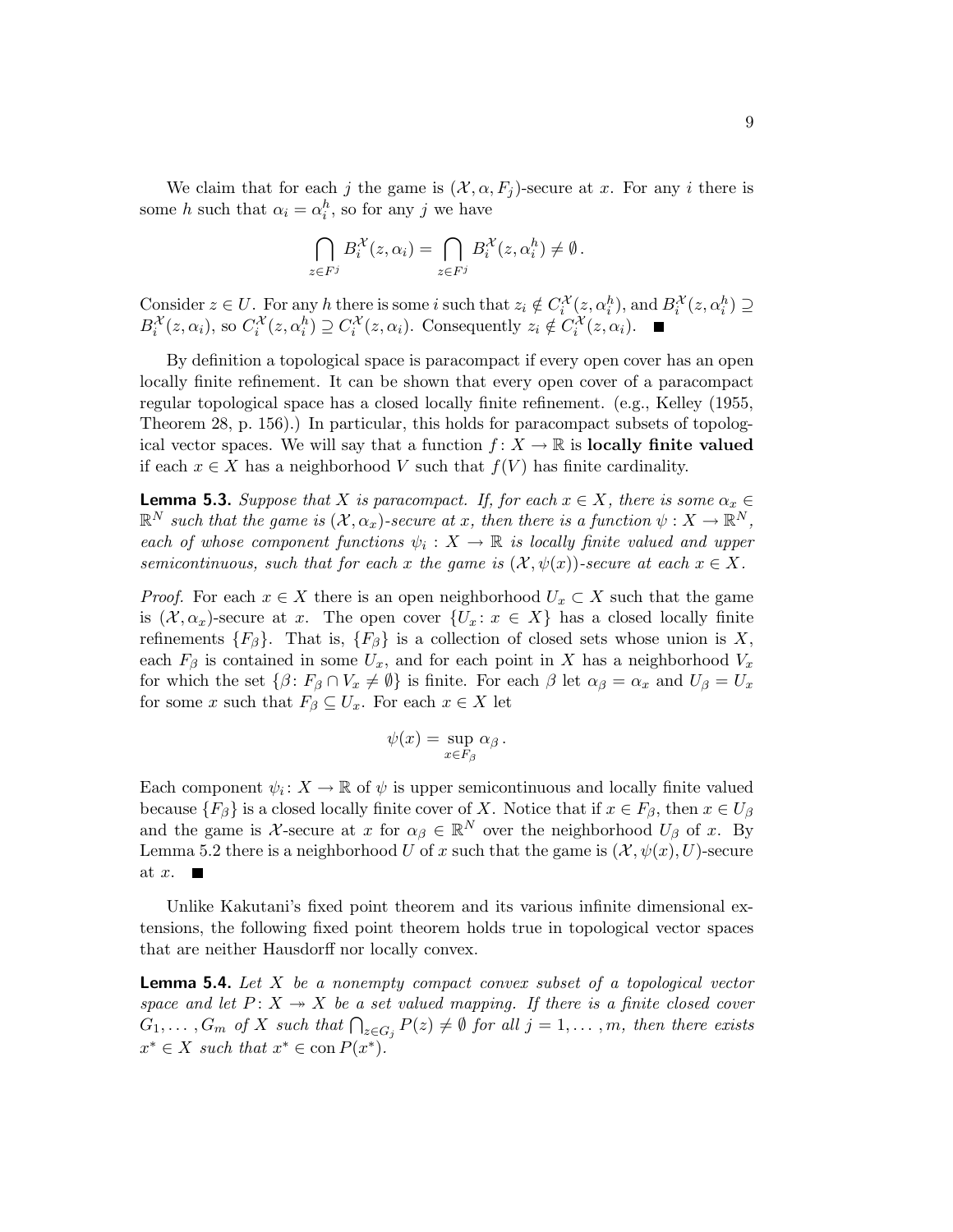*Proof.* For each  $j = 1, ..., m$  pick  $y_j \in \bigcap_{z \in G_j} P(z)$ . Define the correspondence  $Q: X \to X$  by  $Q(x) = \text{con}\{y_j : x \in G_j\}$ . For each  $x \in X$  we have  $x \in G_j$  for some  $j$ , so

$$
\emptyset \neq \{y_j \colon x \in G_j\} \subset \bigcup_{j:x \in G_j} \big(\bigcap_{z \in G_j} P(z)\big) \subset P(x)
$$

and  $\emptyset \neq Q(x) \subset \text{con } P(x)$ . Let  $\tilde{X}$  be the convex hull of  $y_1, \ldots, y_m$  and let  $\tau$  be the subspace topology on  $X$  induced by the unique Hausdorff linear topology on the affine hull of  $X$ . This is at least as fine as the subspace topology of  $X$ , so each  $G_j \cap X$  is  $\tau$ -closed, which implies that  $Q|_{\tilde{X}}$  is upper semicontinuous. On the other hand  $\tilde{X}$  is the convex hull of a finite set, so it is  $\tau$ -compact. Applying the Kakutani fixed point theorem to  $Q|_{\tilde{X}}$  gives  $x^* \in Q(x^*) \subseteq \text{con } P(x^*)$ .

We now have the tools we need to complete the proof of our theorem.

*Proof of Theorem 3.3.* We have already shown that (b) implies (a), so it remains to show that (a) implies (b). For each i and x let  $P_i(x) = B_i^{\mathcal{X}}(x, \psi_i(x))$ , and let  $P(x) = P_1(x) \times \cdots \times P_N(x)$ .

Suppose by way of contradiction that there is no Nash equilibrium. Lemma 5.3 gives a function  $\psi: X \to \mathbb{R}^N$ , each of whose component functions is finite valued (because X is compact) and upper semicontinuous, such that each x is  $\mathcal{X}$ -secure for  $\psi(x)$  over some neighborhood of x. Consider a particular  $x \in X$  and  $i = 1, \ldots, N$ . There is a closed neighborhood U and a finite collection of closed sets  $F_1, \ldots, F_m$ whose union contains U such that for each j we have  $\bigcap_{z \in F_j} B_i^{\mathcal{X}}(z, \psi_i(x)) \neq \emptyset$ . Replacing U with a smaller neighborhood of need be, we may assume (because  $\psi_i$ is upper semicontinuous and finite valued) that  $\psi_i(z) \leq \psi_i(x)$  for all  $z \in U$ . We conclude for any  $F_j$  we have

$$
\bigcap_{z \in F_j} P_i(z) = \bigcap_{z \in F_j} B_i^{\mathcal{X}}(z, \psi_i(z)) \supseteq \bigcap_{z \in F_j} B_i^{\mathcal{X}}(z, \psi_i(x)) \neq \emptyset.
$$

Since X is compact, there is a finite set of pairs  $(x^1, U^1), \ldots, (x^k, U^k)$  such that  $U^1 \cup$  $\ldots \cup U^k = X$  and, for each j,  $U^j$  is a neighborhood of  $x^j$  satisfying this description. Thus, for each i, X has a finite closed cover  $G_1^i, \ldots, G_{m_i}^i$  with  $\bigcap_{z \in G_h^i} P_i(z) \neq$  $\emptyset$  for each h. If we let  $G_1, \ldots, G_m$  be the nonempty intersections of the form  $G_{j_1}^1 \cap \ldots, \cap G_{j_n}^N$ , then  $\bigcap_{z \in G_h} P(z) \neq \emptyset$  for each h.

We see that the hypotheses of Lemma 5.4 are satisfied by  $P: X \rightarrow X$ . This implies that there is  $x^* \in X$  satisfying  $x^* \in \text{con } P(x^*)$ . In turn, this implies that  $x_i^* \in C_i^{\mathcal{X}}(x^*, \psi_i(x^*))$  for all i. But the game is X-secure at  $x^*$  for  $\psi(x^*)$ , so for some *i* we have  $x_i^* \notin C_i^{\mathcal{X}}(x^*, \psi_i(x^*))$ . This is a contradiction, so the game has an equilibrium.  $\blacksquare$